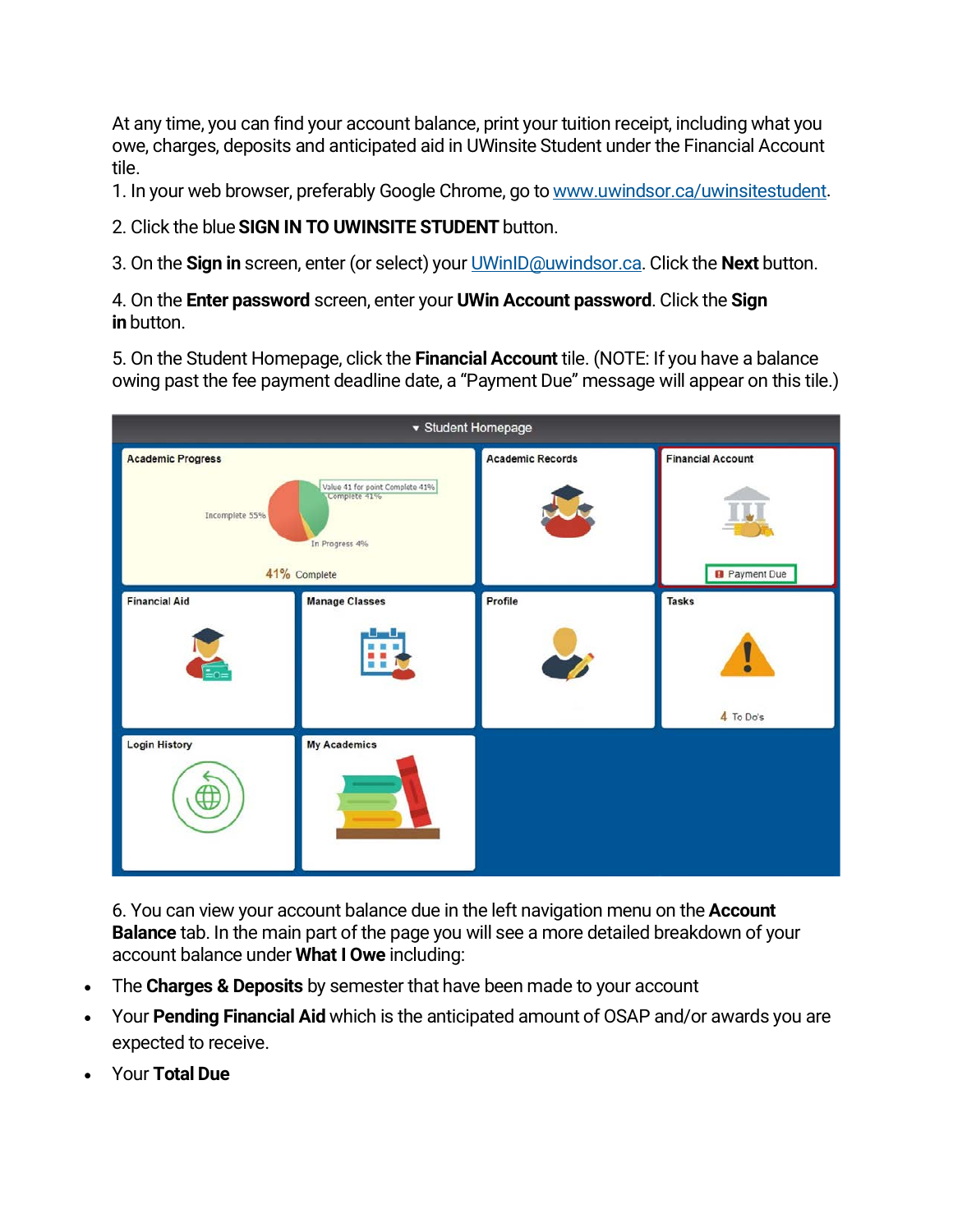| Student Homepage                                                                    |                                  |      | <b>Account Balance</b> |                               |                       | E<br>⋒           |
|-------------------------------------------------------------------------------------|----------------------------------|------|------------------------|-------------------------------|-----------------------|------------------|
| <b>Account Balance</b><br>E<br>Due Now 9,649.68<br>Currency used is Canadian Dollar | What I Owe                       |      |                        |                               |                       |                  |
| Charges Due                                                                         | Term                             |      |                        | <b>Charges &amp; Deposits</b> | Pending Financial Aid | <b>Total Due</b> |
|                                                                                     | Fall 2019                        |      |                        | 9,649.68                      | 0.00                  | 9,649.68         |
| Payment History                                                                     | Total                            |      |                        | 9,649.68                      | 0.00                  | 9,649.68         |
| Account Services<br>$\omega$                                                        | Currency used is Canadian Dollar |      |                        |                               |                       |                  |
| Student Choice Initiative Form                                                      |                                  | Term | Current                |                               |                       |                  |
| View past SCI forms                                                                 | <b>Print Student Statement</b>   |      |                        |                               |                       |                  |
|                                                                                     |                                  |      |                        |                               |                       |                  |

7. On the **Account Balance** page, you can also generate a term-specific Student Statement which gives a line-by-line accounting of all debits and credits on your account for that semester.

- From the **Term** drop-down menu, select the semester for which you want to generate a Student Statement.
- Click the **Print Student Statement** button.
- UWinsite Student will generate a PDF of your Student Statement. This may take a minute or so. You will see a spinning wheel in the centre of the screen while the system is working. Once generated, your Student Statement will open in a new tab or window. (NOTE: [you may](https://ask.uwindsor.ca/app/answers/detail/a_id/322)  [need to turn off your web browser's pop-up blockers\)](https://ask.uwindsor.ca/app/answers/detail/a_id/322)
- Once your Student Statement is generated, you can download or print it.
- NOTE: If you run a term-specific Student Statement, the amounts on the statement only reflect the charges and payments that occurred in the selected term and do not reflect any previous balance due or credit balance. If you want a total balance, you need to run your current Student Statement.

| <b>C</b> Student Homepage                                                                       |                                         | <b>Account Balance</b>        |                              | Е<br>⋒           |
|-------------------------------------------------------------------------------------------------|-----------------------------------------|-------------------------------|------------------------------|------------------|
| <b>Account Balance</b><br>$\frac{1}{2}$<br>Due Now 9,649.68<br>Currency used is Canadian Dollar | What I Owe                              |                               |                              |                  |
| Charges Due                                                                                     | Term                                    | <b>Charges &amp; Deposits</b> | <b>Pending Financial Aid</b> | <b>Total Due</b> |
|                                                                                                 | Fall 2019                               | 9,649.68                      | いい<br>0.00                   | 9,649.68         |
| Payment History                                                                                 | Total                                   | 9,649.68                      | 0.00                         | 9,649.68         |
| $\sim$<br>Account Services                                                                      | ana<br>Currency used is Canadian Dollar |                               | xeo                          |                  |
| Student Choice Initiative Form                                                                  | Term                                    | Current                       |                              |                  |
| View past SCI forms                                                                             | <b>Print Student Statement</b>          |                               |                              |                  |

For information about your fee payment options, please see [www.uwindsor.ca/finance/719/payment-options.](http://www.uwindsor.ca/finance/719/payment-options)

For an estimate of your fees, please see [www.uwindsor.ca/finance/fee-estimator.](http://www.uwindsor.ca/finance/fee-estimator)

For information about how interest is calculated on an overdue account, please see this [article.](http://ask.uwindsor.ca/app/answers/detail/a_id/184)